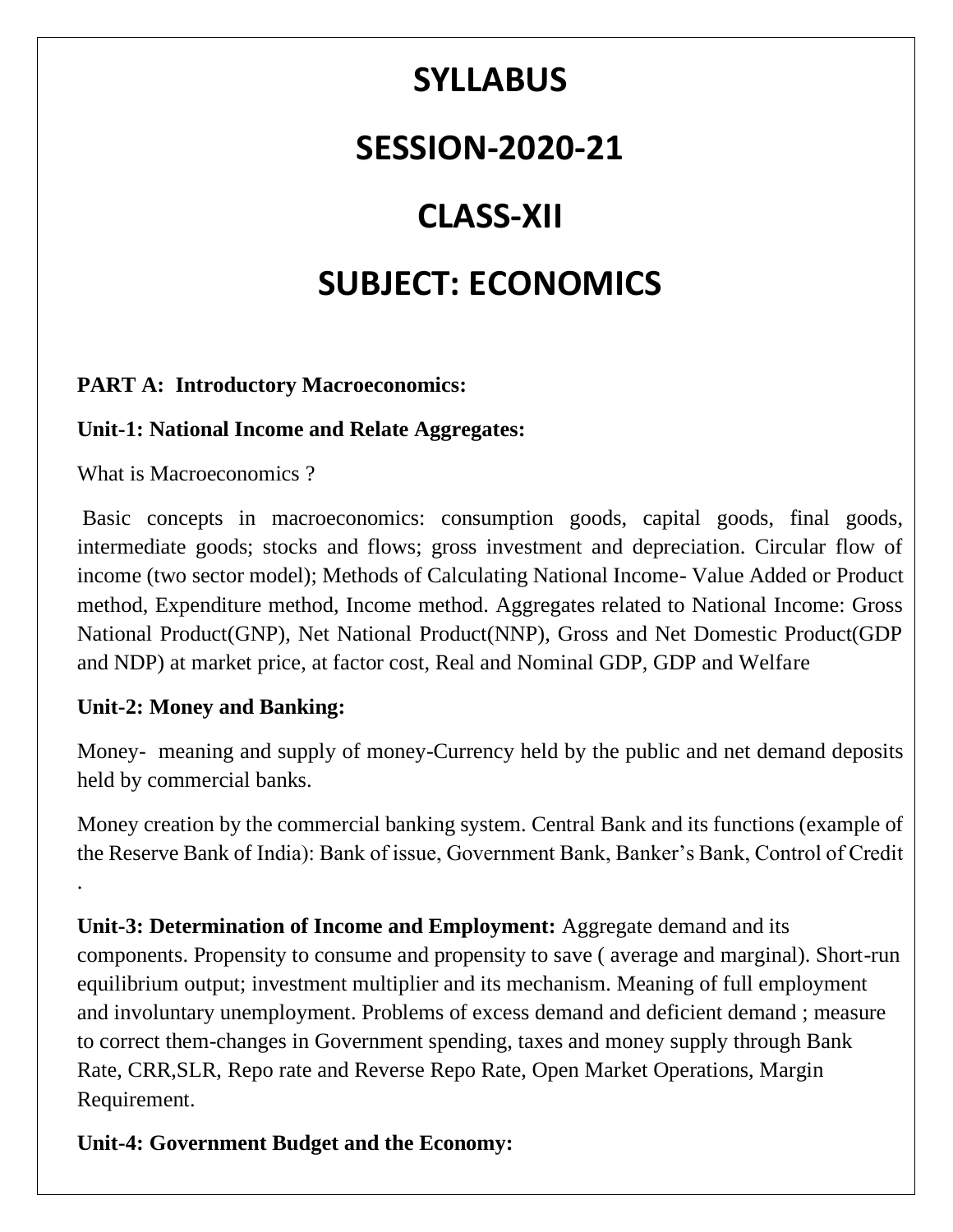Government budget-meaning, objectives and components. Classification of receipts-revenue receipts and capital receipts; classification of expenditure-revenue expenditure and capital expenditure. Measure of government deficit-revenue deficit, fiscal deficit, primary deficit: their meaning.

#### **Unit-5: Balance of Payments:**

Balance of payments account-meaning and components. Foreign exchange rate-meaning of fixed and flexible rates and managed floating.

#### **PART B: INDIAN ECONOMIC DEVELOPMENT**

#### **Unit-6: Development Experience(1947-1950) and Economic Reforms since 1991:**

A brief introduction of the state of Indian economy on the eve of independence. Indian economic system and common goals of Five Year Plans. Main features, problems and policies of agriculture(institutional aspects and new agricultural strategy), industry(IPR 1956; SSI-role and importance) and foreign trade.

#### **Economic Reforms since 1991:**

Features and appraisals of liberalization, globalization and privatization (LPG policy); Concepts of demonetization and GST.

#### **Unit-7: Current challenges facing Indian Economy;**

Poverty: absolute and relative ; Main programmes for poverty alleviation: A critical assessment.

**Human Capital Formation:** How people become resource; Role of human capital in economic development.

**Rural Development**: Key issues-credit and marketing-role of cooperatives; agricultural diversification.

**Employment:** Growth and changes in work force participation rate in Formal and informal growth; problems and policies.

**Infrastructure:** Meaning and Types; Case Studies: Health: Problems and Policies- A critical assessment;

**Sustainable Economic Development:** Meaning , Effects of Economic Development on Resources and Environment, including global warming.

**Unit-8: Development Experience of India:**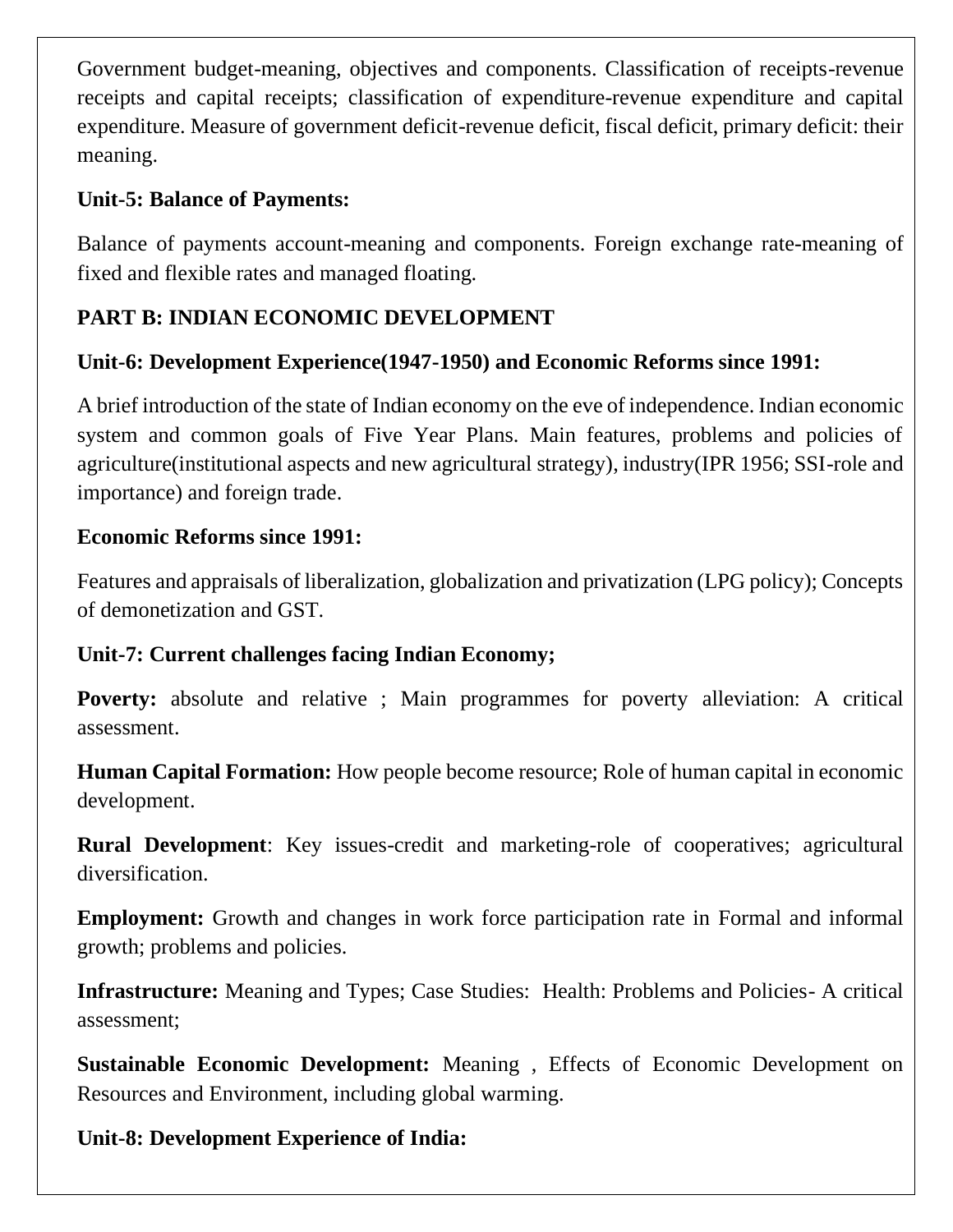A comparison with neighbours

India and Pakistan ,India and China

Issues: economic growth, population, sectoral development and other Human Development Indicators.

#### **Revision of Macroeconomics and Indian Economic Development.**

**Revision from Support Materials.**

**Practice from latest CBSE sample papers.**

**Practice of exam-oriented questions frequently asked in board exams.**

#### **Guidelines for Project Work in Economics (Class XII)**

The **objectives** of the project work are to enable learners to:

- $\Box$  probe deeper into theoretical concepts learnt in class XII
- $\Box$  analyse and evaluate real world economic scenarios using theoretical constructs and
- $\Box$  demonstrate the learning of economic theory
- $\Box$  follow up aspects of economics in which learners have interest
- $\Box$  develop the communication skills to argue logically

#### The **expectations** of the project work are that:

- $\Box$  learners will complete only **ONE** project in each academic session
- $\Box$  project should be of 3,500-4,000 words (excluding diagrams & graphs), preferably hand-written
- $\Box$  it will be an independent, self-directed piece of study

#### **Role of the teacher:**

The teacher plays a critical role in developing thinking skills of the learners. A teacher should:

 $\Box$  help each learner select the topic based on recently published extracts from the news media, government policies, RBI bulletin, NITI Aayog reports, IMF/World Bank reports etc., after detailed discussions and deliberations of the topic

 $\Box$  play the role of a facilitator and supervisor to monitor the project work of the learner through periodic discussions

- $\Box$  guide the research work in terms of sources for the relevant data
- $\Box$  educate learner about plagiarism and the importance of quoting the source of the
- information to ensure authenticity of research work
- $\Box$  prepare the learner for the presentation of the project work
- $\Box$  arrange a presentation of the project file

#### **Scope of the project:**

Learners may work upon the following lines as a suggested flow chart:

Choose a title/topic

- Collection of the research material/data
- Organization of material/data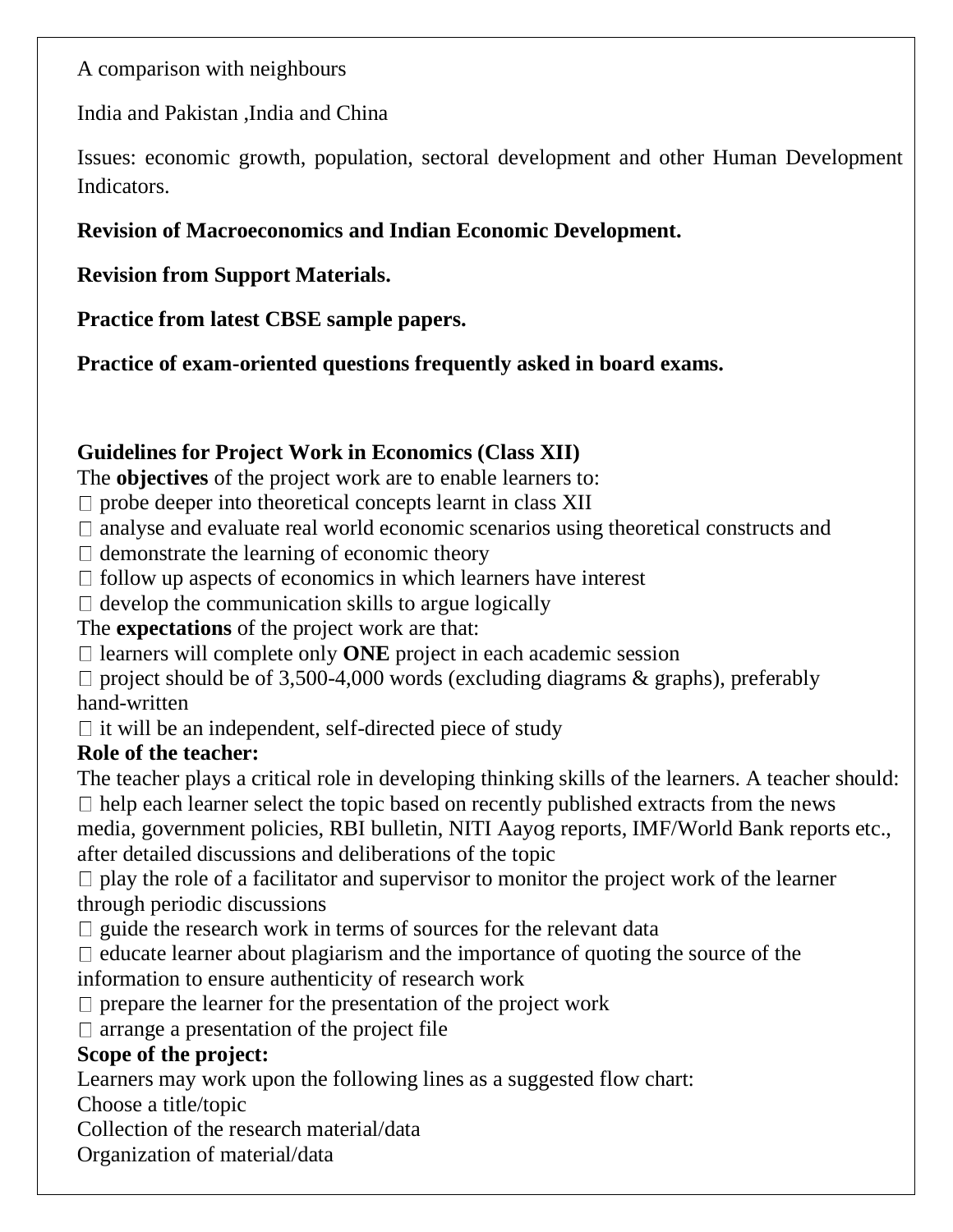Present material/data Analysing the material/data for conclusion Draw the relevant conclusion Presentation of the Project Work

#### **Expected Checklist:**

 $\Box$  Introduction of topic/title

- $\Box$  Identifying the causes, consequences and/or remedies
- $\Box$  Various stakeholders and effect on each of them
- $\Box$  Advantages and disadvantages of situations or issues identified

 $\Box$  Short-term and long-term implications of economic strategies suggested in the course of research

 $\Box$  Validity, reliability, appropriateness and relevance of data used for research work and for presentation in the project file

 $\Box$  Presentation and writing that is succinct and coherent in project file

*Citation of the materials referred to, in the file in footnotes, resources section,*

*bibliography etc.*

#### **Mode of presentation/submission of the Project:**

At the end of the stipulated term, each learner will present the research work in the Project File

to the External and Internal examiner. **The questions should be asked from the Research Work/ Project File of the learner. The Internal Examiner should ensure that the study submitted by the learner is his/her own original work.** In case of any doubt, authenticity should be checked and verified.

#### **Marking Scheme :**

Marks are suggested to be given as :

#### **Marking Scheme :**

Marks are suggested to be given as  $-$ 

| S.No. | <b>Heading</b>                | <b>Marks Allotted</b> |
|-------|-------------------------------|-----------------------|
|       | Relevance of the topic        |                       |
|       | Knowledge Content/Research    |                       |
|       | Work                          |                       |
|       | <b>Presentation Technique</b> |                       |
|       | Viva-Voce                     |                       |
|       | Total                         |                       |

#### **Suggestive List of Projects:**

#### **Class XII**

- Micro and Small Scale Industries
- Food Supply Channel in India
- Contemporary Employment situation in India
- Disinvestment policy of the government
- Goods and Services Tax Act and its Impact on GDP
- Health Expenditure (of any state)